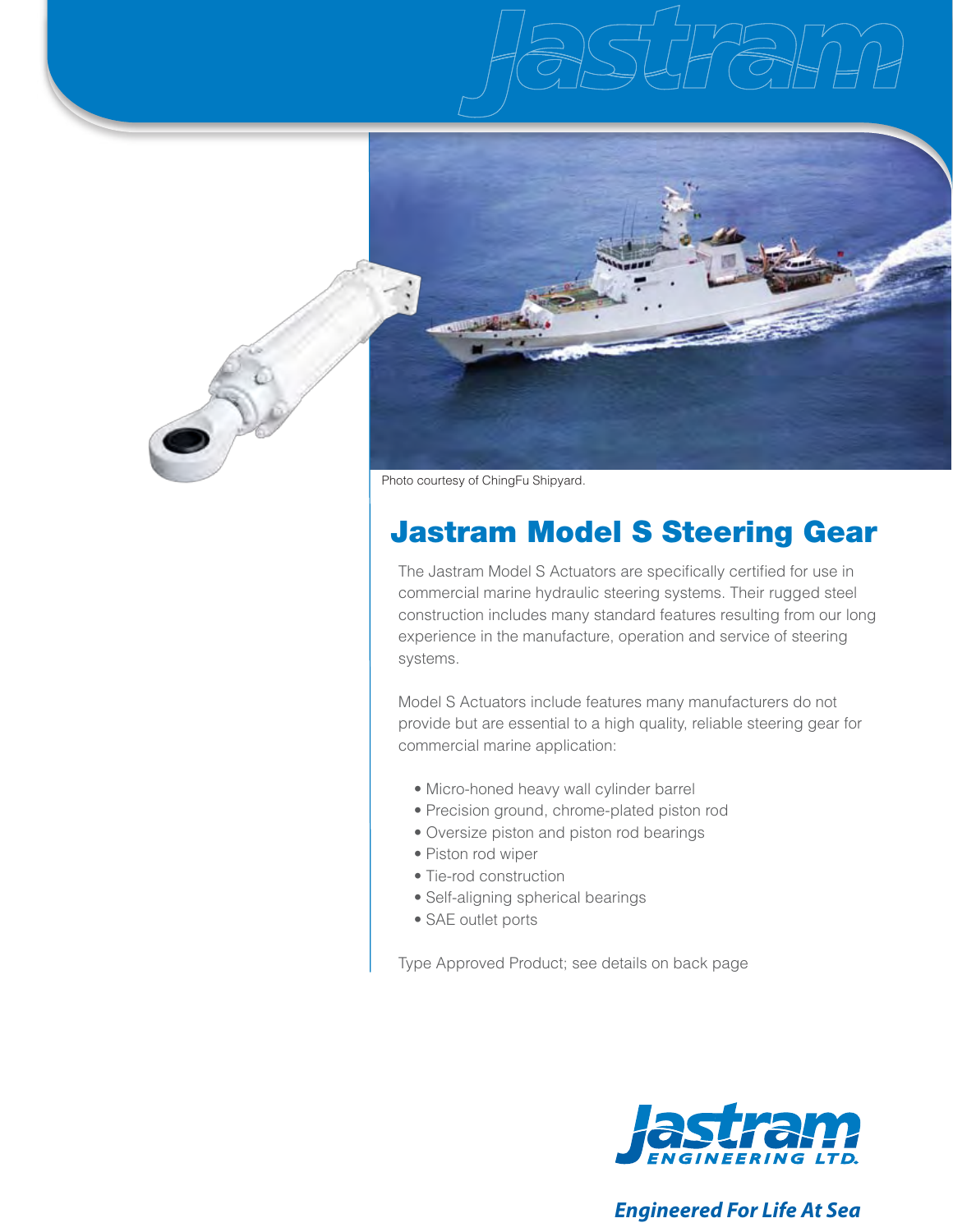Dimensions A-M are all in millimeters

- <sup>1</sup> Model S2 indicates 2 actuators are used. S4 indicates 4 actuators
- ² Other steering angles are also available

<sup>3</sup> Other actuator stroke lengths are available upon request

\* These actuators require 6 tail mounting bolts (K on chart) All other actuators require 4 tail mounting bolts (K)

NO. OF ACTUATORS S2=Two steel actuators  $S4 = Four steel actuators$  In T.M. x 10  $\longrightarrow$  NO. OF RUDDERS Example: S2 - 320 - 2 - 35 RUDDER ANGLE **TORQUE** 

Dimensions A-M are all in inches

<sup>1</sup> Model S2 indicates 2 actuators are used. S4 indicates 4 actuators

² Other steering angles are also available

<sup>3</sup> Other actuator stroke lengths are available upon request

\* These actuators require 6 tail mounting bolts (K on chart)

**Note:** Hoses, shut-off valves and tiller pins are not supplied with Model S Actuators **Note:** Hoses, shut-off valves and tiller pins are not supplied with Model S Actuators

All other actuators require 4 tail mounting bolts (K)

## **MODEL S STEERING GEAR CODE**

**Description of Model S2-320-2-35 Steering Gear:**

**Two S-800-31 actuators producing a torque of 32.0 T.M. on two rudders at 2 x 35°**

|                      |        |                     | <b>STEERING SYSTEM SPECIFICATIONS (METRIC)</b>    |                 |         |       |      |       |                                           |            |     |     |     |     |                 |    |
|----------------------|--------|---------------------|---------------------------------------------------|-----------------|---------|-------|------|-------|-------------------------------------------|------------|-----|-----|-----|-----|-----------------|----|
| <b>STEERING</b>      |        | <b>RATED TORQUE</b> | <b>STEERING</b>                                   | <b>ACTUATOR</b> |         |       |      |       |                                           |            |     |     |     |     | Κ               |    |
| GEAR<br><b>MODEL</b> | T.M.   | LBF.FT.             | ANGLE                                             | <b>MODEL</b>    | DISPL.  | A     | B    | C     | D                                         | E          | F   | G   | H   | J   | (Bolt<br>Dia)   | I  |
| $S2-11$              | 1.1    | 8,130               | 45                                                | $S-300-11$      | 2,130   | 189   | 724  | 129   | $\frac{3}{4}$ "-16                        |            |     |     |     |     |                 | 13 |
| S2-16                | 1.6    | 11,450              | $35\,$                                            |                 | 2,098   | 230   | 724  | 183   | SAE                                       | 78         | 78  | 140 | 117 | 56  | M12             | 15 |
| S2-18                | 1.8    | 12,737              | 45                                                | S-300-17        | 3,343   | 296   | 958  | 202   | straight                                  |            |     |     |     |     |                 | 15 |
| S2-25                | 2.5    | 17,931              | 35                                                |                 | 3,294   | 360   | 958  | 287   | thread                                    |            |     |     |     |     |                 | 17 |
| $S2-23$              | 2.3    | 16,441              | 45                                                | $S-400-12$      | 4,310   | 215   | 869  | 147   |                                           |            |     |     |     |     |                 | 16 |
| S2-32                | 3.2    | 23,146              | 35                                                |                 | 4,244   | 261   | 869  | 209   | $11/16" - 12$<br>SAE                      |            | 98  | 178 | 146 | 67  |                 | 19 |
| $S2-28$              | 2.8    | 20,469              | 45                                                | $S-400-15$      | 5,359   | 267   | 983  | 182   |                                           |            |     |     |     |     |                 | 18 |
| S2-40                | 4.0    | 28,787              | 35                                                |                 | 5,277   | 325   | 983  | 259   |                                           | 94         |     |     |     |     | M16             | 20 |
| $S2-36$              | 3.6    | 25,699              | 45                                                | S-400-19        | 6,735   | 336   | 1135 | 229   | straight                                  |            |     |     |     |     |                 | 19 |
| S2-50                | 5.0    | 36,165              | $35\,$                                            |                 | 6,637   | 408   | 1135 | 326   | thread                                    |            |     |     |     |     |                 | 22 |
| S2-45                | 4.5    | 32,259              | 45                                                | $S-400-24$      | 8,456   | 421   | 1322 | 287   |                                           |            |     |     |     |     |                 | 21 |
| S2-63                | 6.3    | 45,351              | 35                                                |                 | 8,325   | 512   | 1322 | 409   |                                           |            |     |     |     |     |                 | 23 |
| $S2-57$              | 5.7    | 41,084              | 45                                                | S-500-20        | 10,783  | 344   | 1232 | 234   |                                           |            |     |     |     |     |                 | 23 |
| $S2-80$              | 8.0    | 57,864              | 35                                                |                 | 10,619  | 418   | 1232 | 334   | $11/16" - 12$                             |            | 129 | 216 | 178 | 92  |                 | 25 |
| $S2-71$              | 7.1    | 51,391              | 45                                                | S-500-25        | 13,470  | 430   | 1421 | 293   |                                           | SAE<br>116 |     |     |     |     | M20             | 24 |
| S2-100               | 10.0   | 72,330              | 35                                                |                 | 13,290  | 522   | 1421 | 417   | straight<br>thread                        |            |     |     |     |     | 27              |    |
| S2-94                | 9.4    | 67,629              | 45                                                | $S-500-32$      | 17,518  | 559   | 1704 | 381   |                                           |            |     |     |     |     | $\overline{27}$ |    |
| S2-130               | 13.0   | 94,029              | 35                                                |                 | 17,272  | 679   | 1704 | 542   |                                           |            |     |     |     |     |                 | 30 |
| $S2 - 114$           | 11.4   | 82,239              | 45                                                | $S-600-27*$     | 21,565  | 478   | 1730 | 326   |                                           |            |     |     |     |     |                 | 29 |
| S2-160               | 16.0   | 115,728             | 35                                                |                 | 21,254  | 580   | 1730 | 463   | 1" SAE                                    | 159        | 159 | 305 | 260 | 114 |                 | 32 |
| S2-128               | 12.8   | 92,583              | 45                                                | $S-600-31*$     | 24,253  | 537   | 1861 | 366   | 4-bolt                                    |            |     |     |     |     | M20             | 30 |
| S2-180               | 18.0   | 130,194             | 35                                                |                 | 23,909  | 653   | 1861 | 521   | flange                                    |            |     |     |     |     |                 | 33 |
| S2-156               | 15.6   | 113,052             | 45                                                | S-600-38*       | 29,644  | 657   | 2123 | 448   |                                           |            |     |     |     |     |                 | 32 |
| S2-220               | 22.0   | 159,126             | 35                                                |                 | 29,218  | 798   | 2123 | 637   |                                           |            |     |     |     |     |                 | 36 |
| S2-176               | 17.6   | 127,301             | 45                                                | S-800-24*       | 33,692  | 420   | 1735 | 286   |                                           |            |     |     |     |     |                 | 33 |
| S2-250               | 25.0   | 180,825             | 35                                                |                 | 33,200  | 510   | 1735 | 407   | 11/4"SAE<br>4-bolt<br>flange              |            | 203 | 406 |     | 146 |                 | 37 |
| S2-228               | 22.8   | 164,551             | 45                                                | S-800-31*       | 43,131  | 537   | 1993 | 366   |                                           | 191        |     |     | 330 |     | M24             | 36 |
| S2-320               | 32.0   | 231,456             | 35                                                |                 | 42,508  | 653   | 1993 | 522   |                                           |            |     |     |     |     |                 | 40 |
| S2-284               | 28.4   | 205,418             | 45                                                | $S-800-38*$     | 53,880  | 671   | 2287 | 458   |                                           |            |     |     |     |     |                 | 39 |
| S2-400               | 40.0   | 289,321             | 35                                                |                 | 53,110  | 816   | 2287 | 652   |                                           |            |     |     |     |     |                 | 44 |
| S <sub>2</sub> -355  | 35.5   | 256.989             | 45                                                | S-1000-31*      | 67,383  | 537   | 2255 | 366   |                                           |            |     |     |     |     |                 | 42 |
| S2-500               | $50.0$ | 361,651             | 35                                                |                 | 66,433  | 653   | 2255 | 521   |                                           |            |     |     |     |     |                 | 47 |
| S2-448               | 44.8   | 323,894             | 45                                                | S-1000-39*      | 84,934  | 677   | 2562 | 462   | 11/ <sub>2</sub> "SAE<br>4-bolt<br>flange | 254        | 267 | 533 | 457 | 191 | M36             | 45 |
| S2-630               | 63.0   | 455,680             | 35                                                |                 | 83,721  | 823   | 2562 | 657   |                                           |            |     |     |     |     |                 | 51 |
| S2-568               | 56.8   | 411,124             | 45                                                | S-1000-49*      | 107,794 | 860   | 2962 | 586   |                                           |            |     |     |     |     |                 | 49 |
| S2-800               | 80.0   | 578,641             | 35                                                |                 | 106,253 | 1,045 | 2962 | 834   |                                           |            |     |     |     |     |                 | 55 |
| S2-711               | 71.1   | 513,906             | 45                                                | S-1000-62*      | 134,734 | 1,074 | 3434 | 733   |                                           |            |     |     |     |     |                 | 53 |
| S2-1000              | 100.0  | 723,301             | 35                                                |                 | 132,817 | 1,306 | 3434 | 1,043 |                                           |            |     |     |     |     |                 | 59 |
|                      |        |                     | TORQUE RATING IS DETERMINED AT 1500 PSI (103 BAR) |                 |         |       |      |       |                                           |            |     |     |     |     |                 |    |

| <b>STEERING SYSTEM SPECIFICATIONS (INCH)</b>      |                      |                  |                 |                 |            |                |                |                |                              |      |      |                   |             |      |                    |                |               |                |       |
|---------------------------------------------------|----------------------|------------------|-----------------|-----------------|------------|----------------|----------------|----------------|------------------------------|------|------|-------------------|-------------|------|--------------------|----------------|---------------|----------------|-------|
|                                                   | <b>RATED TORQUE</b>  |                  |                 |                 |            |                |                |                |                              |      |      |                   |             |      |                    | <b>SINGLE</b>  |               | <b>TWIN</b>    |       |
| <b>STEERING</b>                                   |                      |                  | <b>STEERING</b> | <b>ACTUATOR</b> |            |                |                |                |                              |      |      | G                 |             | J    | K<br>(Bolt<br>Dia) |                | <b>RUDDER</b> | <b>RUDDERS</b> |       |
| GEAR                                              |                      |                  | ANGLE           | <b>MODEL</b>    | DISPL.     | A              | B              | C              | D                            | E    | F    |                   | Н           |      |                    |                | M             |                | M     |
|                                                   | <b>MODEL</b><br>T.M. | LBF.FT.          |                 |                 |            |                |                |                |                              |      |      |                   |             |      |                    | L              | (Max          | L              | (Max  |
|                                                   |                      |                  |                 |                 |            |                |                |                |                              |      |      |                   |             |      |                    |                | Dia)          |                | Dia)  |
| $S2-11$                                           | 1.1                  | 8,130            | 45              | S-300-11        | 130        | 7.44           | 28.49          | 5.07           | $\frac{3}{4}$ "-16           |      |      |                   |             |      |                    | 5.27           | 4.54          | 4.18           | 3.61  |
| S2-16                                             | 1.6                  | 11,450           | 35              |                 | 128        | 9.04           | 28.49          | 7.22           | <b>SAE</b>                   | 3.06 | 3.06 | 5.50              | 4.63        | 2.19 | $\frac{1}{2}$      | 5.91           | 5.09          | 4.69           | 4.04  |
| S2-18                                             | 1.8                  | 12,737           | 45              | S-300-17        | 204        | 11.65          | 37.73          | 7.95           | straight                     |      |      |                   |             |      |                    | 6.12           | 5.28          | 4.86           | 4.19  |
| $S2-25$                                           | 2.5                  | 17,931           | 35              |                 | 201        | 14.16          | 37.73          | 11.31          | thread                       |      |      |                   |             |      |                    | 6.86           | 5.92          | 5.45           | 4.70  |
| $S2-23$                                           | 2.3                  | 16,441           | 45              | $S-400-12$      | 263        | 8.46           | 34.23          | 5.77           |                              |      |      |                   |             |      |                    | 6.67           | 5.75          | 5.29           | 4.56  |
| S2-32                                             | 3.2                  | 23,146           | 35              |                 | 259        | 10.28          | 34.23          | 8.21           |                              |      |      |                   |             | 2.63 | $\frac{5}{8}$      | 7.47           | 6.44          | 5.93           | 5.11  |
| S2-28                                             | 2.8                  | 20,469           | 45              | S-400-15        | 327        | 10.51          | 38.72          | 7.17           | $11/16" - 12$                |      | 3.88 |                   |             |      |                    | 7.17           | 6.18          | 5.69           | 4.91  |
| S2-40                                             | 4.0                  | 28,787           | 35              |                 | 322        | 12.78          | 38.72          | 10.20          | SAE                          | 3.69 |      | 7.00              | 5.75        |      |                    | 8.03           | 6.93          | 6.38           | 5.50  |
| $S2-36$                                           | 3.6                  | 25,699           | 45              | S-400-19        | 411        | 13.22          | 44.67          | 9.02           | straight                     |      |      |                   |             |      |                    | 7.74           | 6.67          | 6.14           | 5.29  |
| S2-50                                             | 5.0                  | 36,165           | 35              |                 | 405        | 16.07          | 44.67          | 12.83          | thread                       |      |      |                   |             |      |                    | 8.67           | 7.47          | 6.88           | 5.93  |
| S2-45                                             | 4.5                  | 32,259           | 45              | S-400-24        | 516        | 16.58          | 52.03          | 11.31          |                              |      |      |                   |             |      |                    | 8.35           | 7.19          | 6.62           | 5.71  |
| S2-63                                             | 6.3                  | 45,351           | 35              |                 | 508        | 20.15          | 52.03          | 16.09          |                              |      |      |                   |             |      |                    | 9.35           | 8.06          | 7.42           | 6.40  |
| $S2-57$                                           | 5.7                  | 41,084           | 45              | $S-500-20$      | 658        | 13.53          | 48.51          | 9.23           | $11/16" - 12$<br>SAE         |      |      |                   |             |      |                    | 9.05           | 7.80          | 7.18           | 6.19  |
| S2-80<br>$S2-71$                                  | 8.0<br>7.1           | 57,864<br>51,391 | 35<br>45        | S-500-25        | 648<br>822 | 16.45<br>16.92 | 48.51<br>55.94 | 13.13<br>11.54 |                              |      |      |                   |             |      | 10.14<br>9.75      | 8.74<br>8.40   | 8.05<br>7.74  | 6.94<br>6.67   |       |
| S2-100                                            | 10.0                 | 72,330           | 35              |                 | 811        | 20.56          | 55.94          | 16.42          | straight                     | 4.56 | 5.06 | 8.50              | 7.00        | 3.63 | $\frac{3}{4}$      | 10.92          | 9.42          | 8.67           | 7.47  |
| S2-94                                             | 9.4                  | 67,629           | 45              | S-500-32        | 1,069      | 21.99          | 67.07          | 15.00          | thread                       |      |      |                   |             |      |                    |                | 9.21          | 8.48           | 7.31  |
| S2-130                                            | 13.0                 | 94,029           | 35              |                 | 1,054      | 26.73          | 67.07          | 21.35          |                              |      |      |                   |             |      |                    | 10.68<br>11.92 | 10.28         | 9.46           | 8.16  |
| $S2 - 114$                                        | 11.4                 | 82,239           | 45              | S-600-27*       | 1,316      | 18.80          | 68.12          | 12.82          |                              |      |      |                   |             |      |                    | 11.40          | 9.83          | 9.05           | 7.80  |
| S2-160                                            | 16.0                 | 115,728          | 35              |                 | 1,297      | 22.85          | 68.12          | 18.25          |                              |      |      |                   |             |      | $\frac{3}{4}$      | 12.78          | 11.01         | 10.14          | 8.74  |
| S2-128                                            | 12.8                 | 92,583           | 45              | S-600-31*       | 1,480      | 21.15          | 73.28          | 14.43          | 1" SAE                       |      |      |                   |             |      |                    | 11.86          | 10.22         | 9.41           | 8.11  |
| S2-180                                            | 18.0                 | 130,194          | 35              |                 | 1,459      | 25.70          | 73.28          | 20.53          | 4-bolt                       | 6.25 | 6.25 | 12.00             | 10.25       | 4.50 |                    | 13.29          | 11.45         | 10.55          | 9.09  |
| S2-156                                            | 15.6                 | 113,052          | 45              | S-600-38*       | 1,809      | 25.85          | 83.59          | 17.63          | flange                       |      |      |                   |             |      |                    | 12.68          | 10.93         | 10.06          | 8.67  |
| S2-220                                            | 22.0                 | 159,126          | 35              |                 | 1,783      | 31.42          | 83.59          | 25.09          |                              |      |      |                   |             |      |                    | 14.21          | 12.25         | 11.28          | 9.72  |
| S2-176                                            | 17.6                 | 127,301          | 45              | S-800-24*       | 2,056      | 16.52          | 68.29          | 11.27          |                              |      |      |                   |             |      |                    | 13.19          | 11.37         | 10.47          | 9.02  |
| S2-250                                            | 25.0                 | 180,825          | 35              |                 | 2,026      | 20.08          | 68.29          | 16.04          | 11/4"SAE<br>4-bolt           | 7.50 |      |                   |             |      |                    | 14.83          | 12.78         | 11.77          | 10.14 |
| S2-228                                            | 22.8                 | 164,551          | 45              | S-800-31        | 2,632      | 21.16          | 78.45          | 14.43          |                              |      |      |                   |             |      |                    | 14.37          | 12.38         | 11.40          | 9.83  |
| S2-320                                            | 32.0                 | 231,456          | 35              |                 | 2,594      | 25.71          | 78.45          | 20.53          |                              |      | 8.00 |                   | 16.00 13.00 | 5.75 | $\mathbf{1}$       | 16.10          | 13.88         | 12.78          | 11.01 |
| S2-284                                            | 28.4                 | 205,418          | 45              | S-800-38*       | 3,288      | 26.43          | 90.02          | 18.03          | flange                       |      |      |                   |             |      |                    | 15.47          | 13.34         | 12.28          | 10.58 |
| S2-400                                            | 40.0                 | 289,321          | 35              |                 | 3,241      | 32.12          | 90.02          | 25.65          |                              |      |      |                   |             |      |                    | 17.34          | 14.95         | 13.76          | 11.86 |
| S2-355                                            | 35.5                 | 256,989          | 45              | S-1000-31*      | 4,112      | 21.15          | 88.79          | 14.43          |                              |      |      |                   |             |      |                    | 16.67          | 14.37         | 13.23          | 11.40 |
| S2-500                                            | 50.0                 | 361,651          | 35              |                 | 4,054      | 25.71          | 88.79          | 20.53          |                              |      |      |                   |             |      | $1\frac{1}{2}$     | 18.68          | 16.10         | 14.83          | 12.78 |
| S2-448                                            | 44.8                 | 323,894          | 45              | S-1000-39*      | 5,183      | 26.66          | 100.88         | 18.18          | 11/2"SAE<br>4-bolt<br>flange |      |      |                   |             |      |                    | 18.00          | 15.52         | 14.29          | 12.32 |
| S2-630                                            | 63.0                 | 455,680          | 35              |                 | 5,109      | 32.40          | 100.88         | 25.88          |                              |      |      | 10.00 10.50 21.00 | 18.00       | 7.50 |                    | 20.17          | 17.39         | 16.01          | 13.80 |
| S2-568                                            | 56.8                 | 411,124          | 45              | S-1000-49*      | 6,578      | 33.84          | 116.63         | 23.08          |                              |      |      |                   |             |      |                    | 19.49          | 16.81         | 15.47          | 13.34 |
| S2-800                                            | 80.0                 | 578,641          | 35              |                 | 6,484      | 41.13          | 116.63         | 32.84          |                              |      |      |                   |             |      |                    | 21.85          | 18.83         | 17.34          | 14.95 |
| S2-711                                            | 71.1                 | 513,906          | 45              | S-1000-62*      | 8,222      | 42.30          | 135.19         | 28.85          |                              |      |      |                   |             |      |                    | 21.00          | 18.10         | 16.67          | 14.37 |
| S2-1000                                           | 100.0                | 723,301          | 35              |                 | 8,105      | 51.41          | 135.19         | 41.06          |                              |      |      |                   |             |      |                    | 23.53          | 20.29         | 18.68          | 16.10 |
| TORQUE RATING IS DETERMINED AT 1500 PSI (103 BAR) |                      |                  |                 |                 |            |                |                |                |                              |      |      |                   |             |      |                    |                |               |                |       |